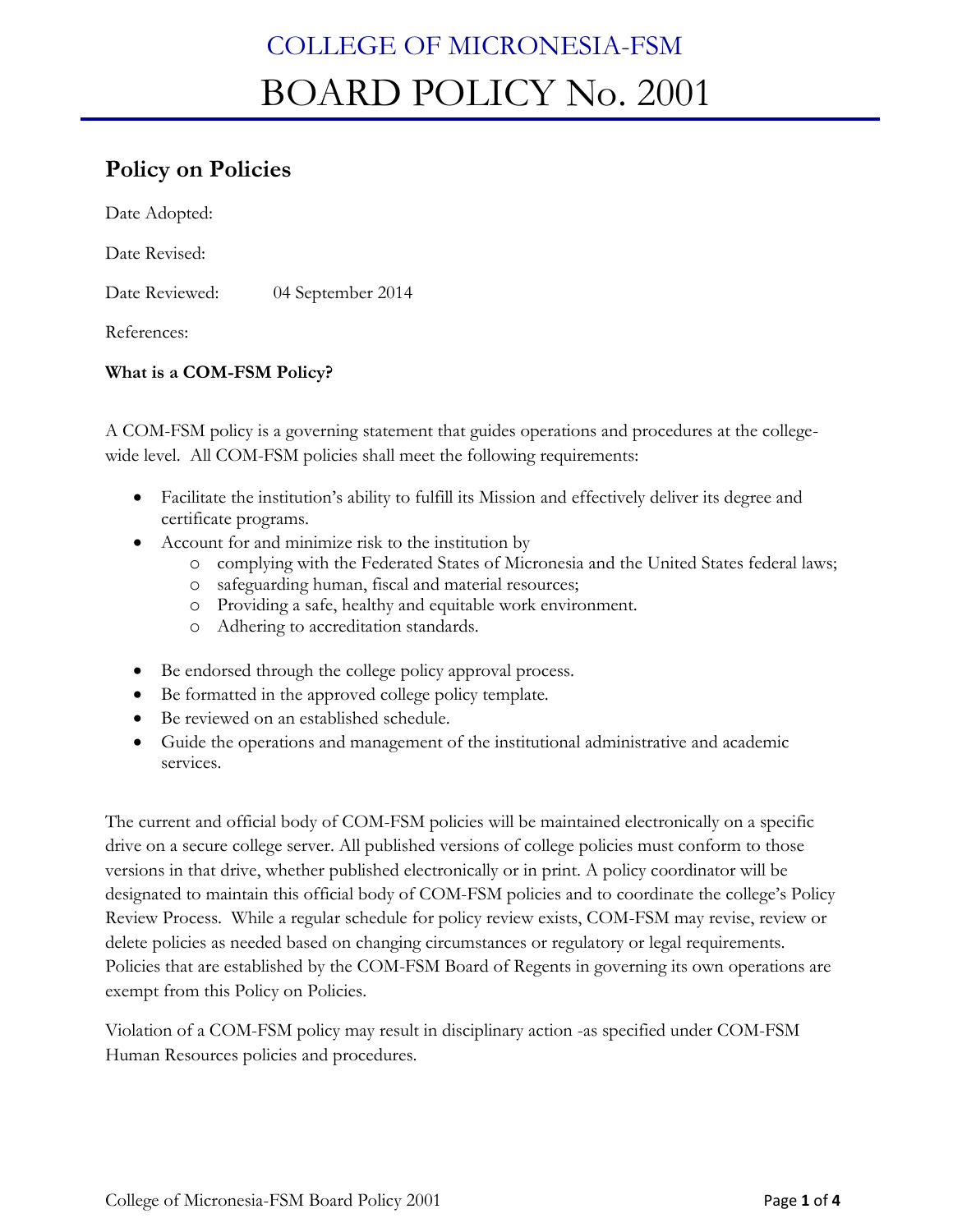## **What are the Characteristics of an Effective College Policy?**

An effective policy statement should:

- Engage senior administrative staff and appropriate stakeholders in the policy preparation process;
- Be reviewed by appropriate college governance bodies;
- Be written in with sufficient clarity and precision to guide development of regular procedures for implementation;
- Be published and accessible to all college stakeholders.

## **Who Should Write the College Policy?**

Any appropriate faculty or staff with the knowledge and understanding of the policy related to his or her field of expertise being authorized by one of the following senior administrative staff:

- president
- vice president of administrative services
- vice president of cooperative and research extension
- vice president of instructional affairs
- vice president of institutional effectiveness and quality assurance
- vice president of student services

These listed senior administrative members also share the role of writing college policies in his or her area of oversight.

There are several paths through which a new policy could be written or an existing policy revised. These steps can be performed by one of the following individuals:

- a senior staff
- a senior staff assigning someone else
- a person from a college committee

## *Initiating a New Policy*

A new policy could be initiated if a faculty, staff, or senior administrator provides justifications why a new policy is needed. The vice president who oversees the department in which the new policy will be implemented for will bring the new policy to cabinet and the executive committee for review and approval. If the policy is approved and endorsed at both cabinet and the executive committee, the new policy will be presented for review and adoption at the Board of Regents meeting.

The diagram belows shows the pathways through which new policies could be developed initiated either from a faculty/staff member or a vice president.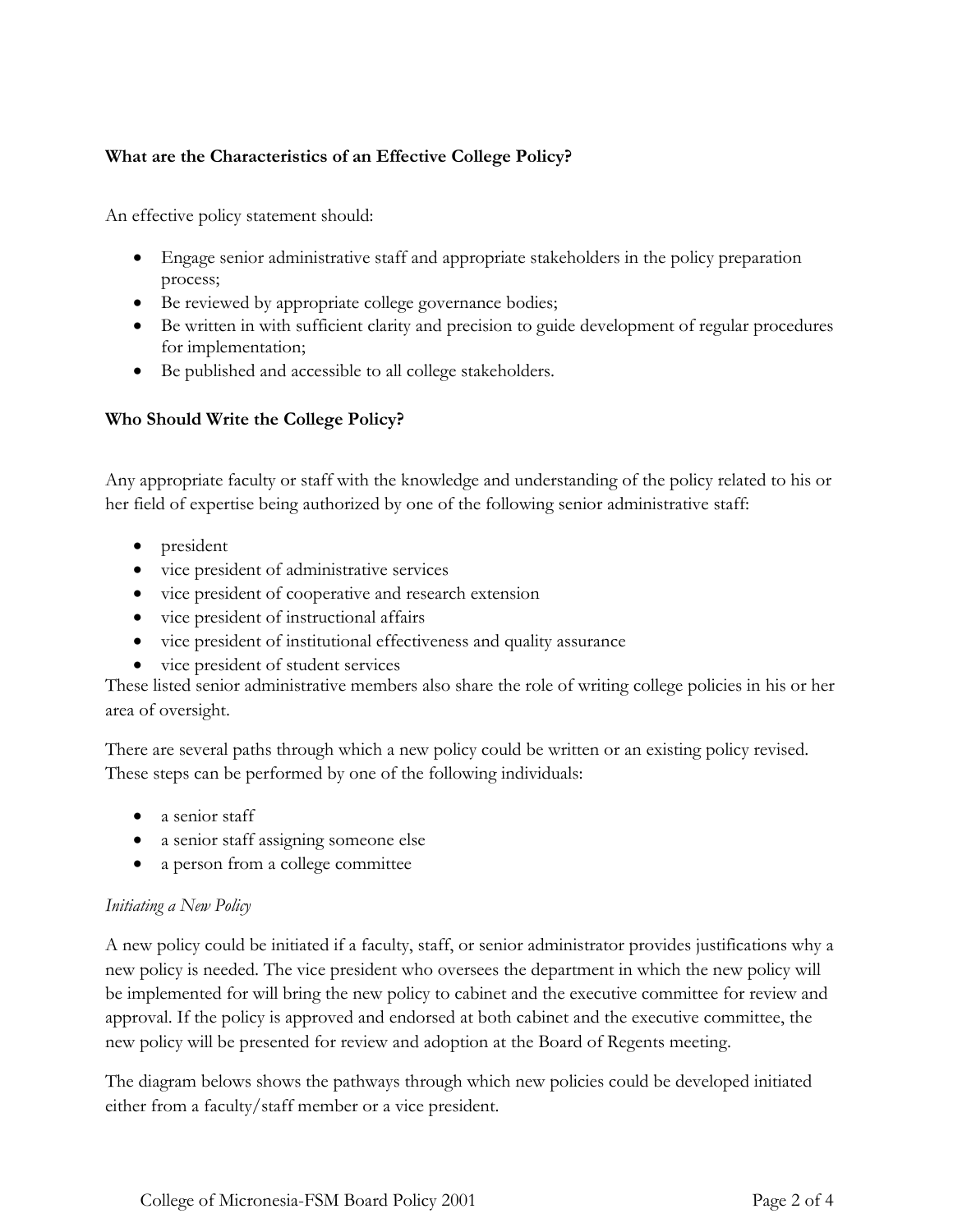| I attiways for findating from Foncies at COM-Form. |           |           |           |           |          |  |  |
|----------------------------------------------------|-----------|-----------|-----------|-----------|----------|--|--|
|                                                    | Vice      | Standing  | Cabinet   | Executive | Board of |  |  |
|                                                    | President | Committee |           | Committee | Regents  |  |  |
| Faculty/                                           |           |           |           |           |          |  |  |
|                                                    | Standing  | Cabinet   | Executive | Board of  |          |  |  |
| <b>Staff</b>                                       |           |           | Committee | Regents   |          |  |  |
| Member                                             | Committee |           |           |           |          |  |  |
|                                                    |           |           |           |           |          |  |  |
|                                                    |           |           |           |           |          |  |  |
|                                                    |           |           |           |           |          |  |  |
| President/                                         | Standing  | Cabinet   | Executive | Board of  |          |  |  |
|                                                    |           |           | Committee | Regents   |          |  |  |
| <b>Vice President</b>                              | Committee |           |           |           |          |  |  |
|                                                    |           |           |           |           |          |  |  |
| (senior                                            |           |           |           |           |          |  |  |
| administrator)                                     |           |           |           |           |          |  |  |
|                                                    |           |           |           |           |          |  |  |

## **Pathways for Initiating New Policies at COM-FSM.**

#### *Revising Existing Policies*

A policy could be revised if a director, dean, chair of council chairs or a vice president provides justification for a revision to a current policy. The vice president who oversees the policy will bring the proposed amended policy to cabinet and the executive committee for review and approval. If the proposed amended policy is approved and endorsed at both cabinet and the executive committee, the proposed amended policy will be presented for review and adoption at the Board of Regents meeting. The diagram below shows alternate routes in which policy revisions could be channeled.

## **Pathways for Revising Existing Policies at COM-FSM.**

| Director/<br>Dean                   | Vice President        | Standing<br>Committee | Cabinet                | <b>Executive Committee</b> | Board of Regents |
|-------------------------------------|-----------------------|-----------------------|------------------------|----------------------------|------------------|
|                                     |                       |                       |                        |                            |                  |
| Standing                            | Vice President        | Cabinet               | Executive              | Board of Regents           |                  |
| Committee                           |                       |                       | Committee              |                            |                  |
| President/<br><b>Vice President</b> | Standing<br>Committee | Cabinet               | Executive<br>Committee |                            | Board of Regents |

The table below illustrates policy status levels and corresponding responsibilities.